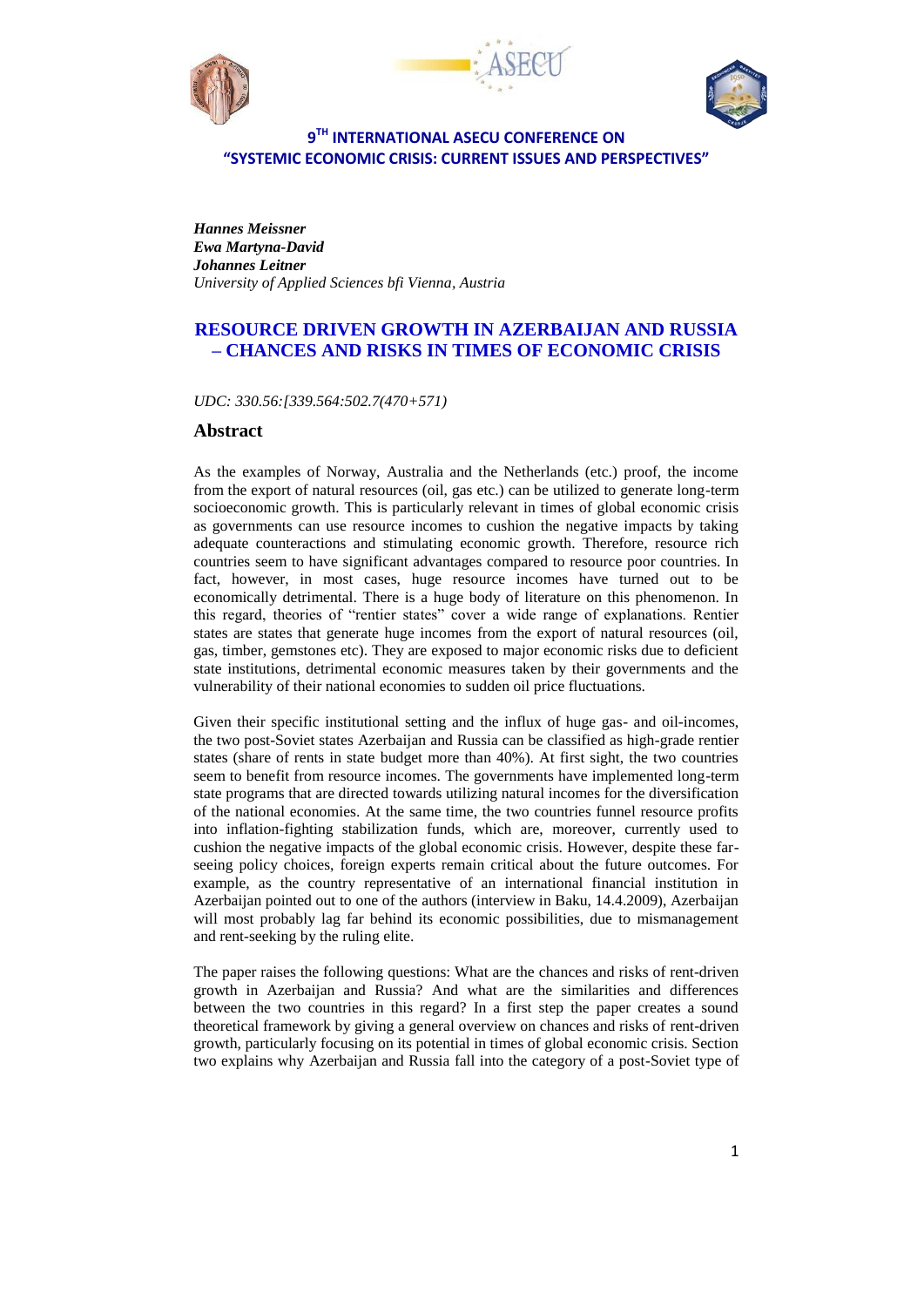





rentier state and therefore lack many preconditions necessary to initiate sustainable economic growth. Drawing on the results of own empirical researches, section three analyses the rentier systems of Azerbaijan and Russia. The key conclusions on resource-driven growth in Azerbaijan and Russia and its chances and risks in times of global economic crisis are finally presented in chapter four.

*Key words: natural resources, resource driven growth, economic development, post-Soviet rentier states, Azerbaijan, Russia* 

*JEL classification: Q32*

#### **1. Introduction**

Incomes from the export of natural resources (oil, gas, gold, gemstones and other mineral deposits) can be used to generate long-term socioeconomic growth. Countries like Norway, Australia and Canada(etc.) have proofed ability to effectively manage natural resource incomes towards the people's well-being. Ideally, resource wealth is a base for fostering equitable growth, promoting human development, maintaining a country's educational sector and welfare system as well as its infrastructure.Moreover, in times of global economic crisis, governments can use resource incomes to cushion the crisis'impacts by taking adequate counteractions and stimulating resource-driven growth.In fact, however, huge resource incomes have regularly turned out to be economically detrimental in many countries in the world.

The phenomenon that "natural resources" (also referred to as "resource abundance" or "resource production", Meissner, 2010, p.9)have detrimental effects(not only in the formof poor economic governance but also in the form of violent conflicts and/or violations of democracy/human rights) is generally known as the "resource curse" (Ross, 2001) or "paradox of plenty" (Karl, 1997). There is a huge body of literature on this, drawing on different causalities. Regarding poor economic governance, a basic distinction can be made between economic causalities and political/state centred causalities (Meissner, 2010: pp. 9).

The trend that most resource‐rich countries have performed poorly was first examined in Economic Science, after it became evident that the basic assumption that a state's natural resource wealth would automatically lead to its catch-up development (known as the "staple theory of economic growth", Innis, 1956) had empirically failed.Subsequently, various economic explanation models were developed. In the present case, only two of them deserve more attention: the instability of international commodity markets and poor economic linkages between resource and non‐resource sectors.

However, economic causalities do not entirely explain why and how actors reinforce the economic dislocations that are caused by resource production, or why they do not take adequate countermeasures against them. Such explanations are rather provided by political/state‐centred causalities. In this context, theories of "rentier states" cover a wide range of models on economic risks. Rentier states are states that generate huge incomes from the export of natural resources (Meissner, 2010, p.9).

Drawing on economic causalities and on rentier state theory this paper analyses chances and risks of resource-driven growth, particularly focusing on the impacts of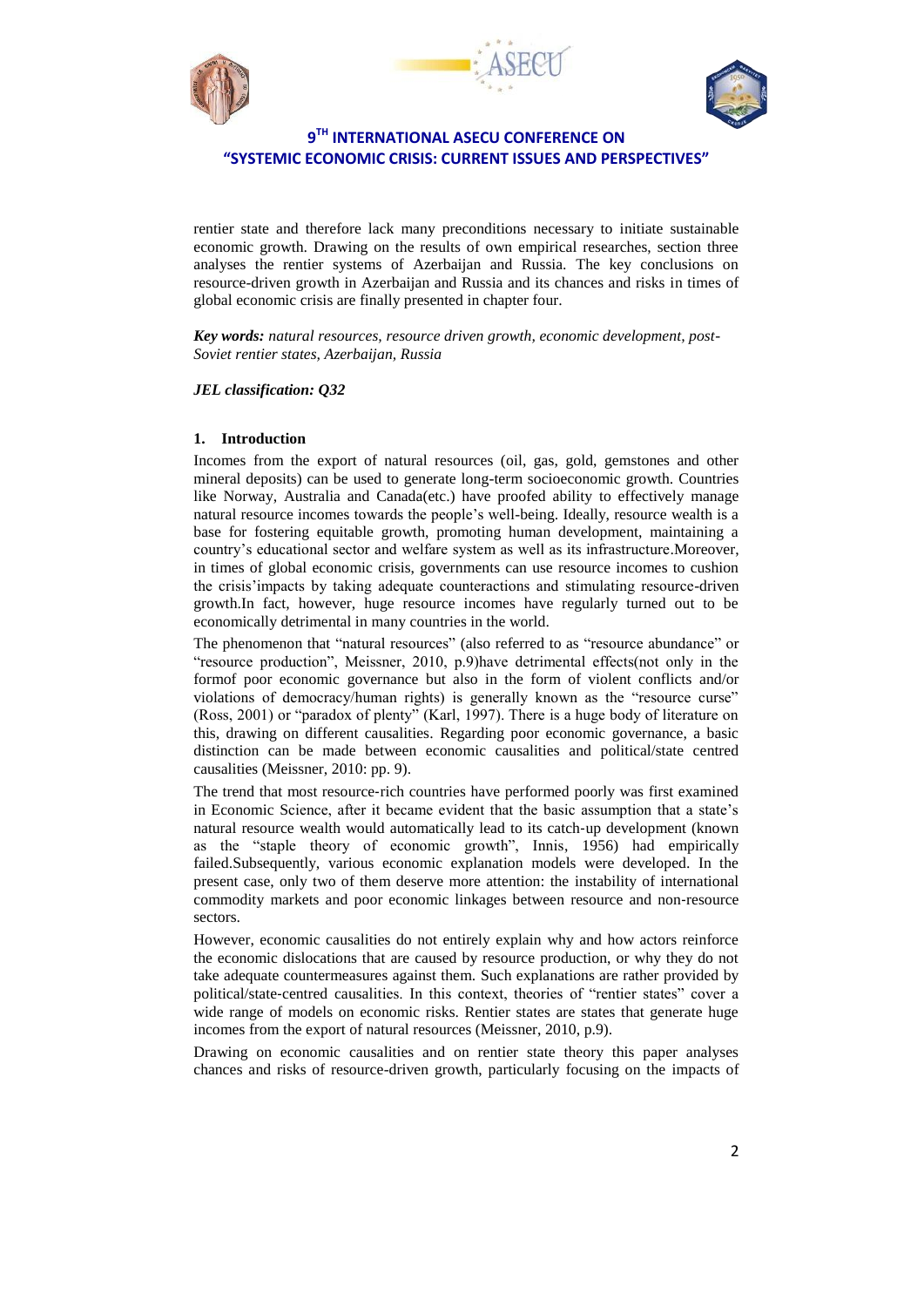

**.** 





**9 TH INTERNATIONAL ASECU CONFERENCE ON "SYSTEMIC ECONOMIC CRISIS: CURRENT ISSUES AND PERSPECTIVES"**

global economic crisis. The analysis is based on case studies on Azerbaijan and Russia from a comparative perspective.

The paper raises the following two questions: What are the chances and risks of rentdriven growth in Azerbaijan and Russia in times of global economic crisis and in the long-term? What are the similarities and differences between the two countries in this regard? In a first step (section two) the paper creates a theoretic framework by giving a general overview on chances and risks of rent-driven growth, particularly focusing on the impacts of global economic crisis. Section three explains why Azerbaijan and Russia fall into the category of a post-Soviet type of rentier state and are therefore prone to a form of resource utilization, detrimental to sustainable socio-economic growth. Drawing on the results of own empirical researches, the following two sections analyseresource utilization in Azerbaijan (section four) and Russia (section five). The key conclusions on resource-driven growth in Azerbaijan and Russiain times of global economic crisis and in the long-term are finally summarised in chapter six.<sup>1</sup>

#### **2. Chances and Risks of Resource-Driven Growth**

The link between "resource abundance" and the impediment of the socio-economic development of countries is sufficiently proved, both theoretically and empirically. Nonetheless, in the proper meaning of the word, a "resource curse" does not exist, as negative impacts do not inevitably occur(Meissner, 2013, p. 27).Asalready indicated, there is a huge variation in the economic outputs of the resource‐extracting countries. Whether risks of resource based economic growthoutweigh chances rather "depends" (Brahmbhatt et al. 2010, p.107).

In this regard, the "quality of institutions" is a factor that matters, as state institutions determine the way in which resources are utilized. This conclusion does not only relate to institutions regulating the redistribution of resource incomes, but ratherto all state institutions including the financial sector. Studies have revealed that the state of the institutions at the commencement of resource extraction is decisive. If democratic/participatory institutions have already been consolidated by that point, then it is less likely that the "resource curse" will occur, and, in this case, resource abundance tends to turn out to instead be a blessing (Meissner, 2010, p.15). This was eventually the case in countries like Norway, Australia, Canada and the Netherlands (etc.).

One reason why resource based economic growth is generally viewed as risky, is the volatility of primary commodity markets. In times when the price of natural resources is high, public spending rises as revenues increase. Public spending vice versa decreases in times of global economic crisis, damaging investment and growth (Brahmbhatt et al. 2010: 111, Conceição, 2011, p.7). However, in this case again, the quality of institutions comes into play. As the study of Ploeg and Poelhekke (2009) demonstrates, volatility is a quintessential feature of the resource curse, but also that with well-developed financial sectors the resource curse is less pronounced (Meissner, 2010, p.13).

<sup>&</sup>lt;sup>1</sup> Except for section five, this paper draws on empirical results from a PhD thesis on the resource curse in Azerbaijan and Turkmenistan (Meissner, 2013) and several associated publications (Meissner, 2010, 2011, 2012).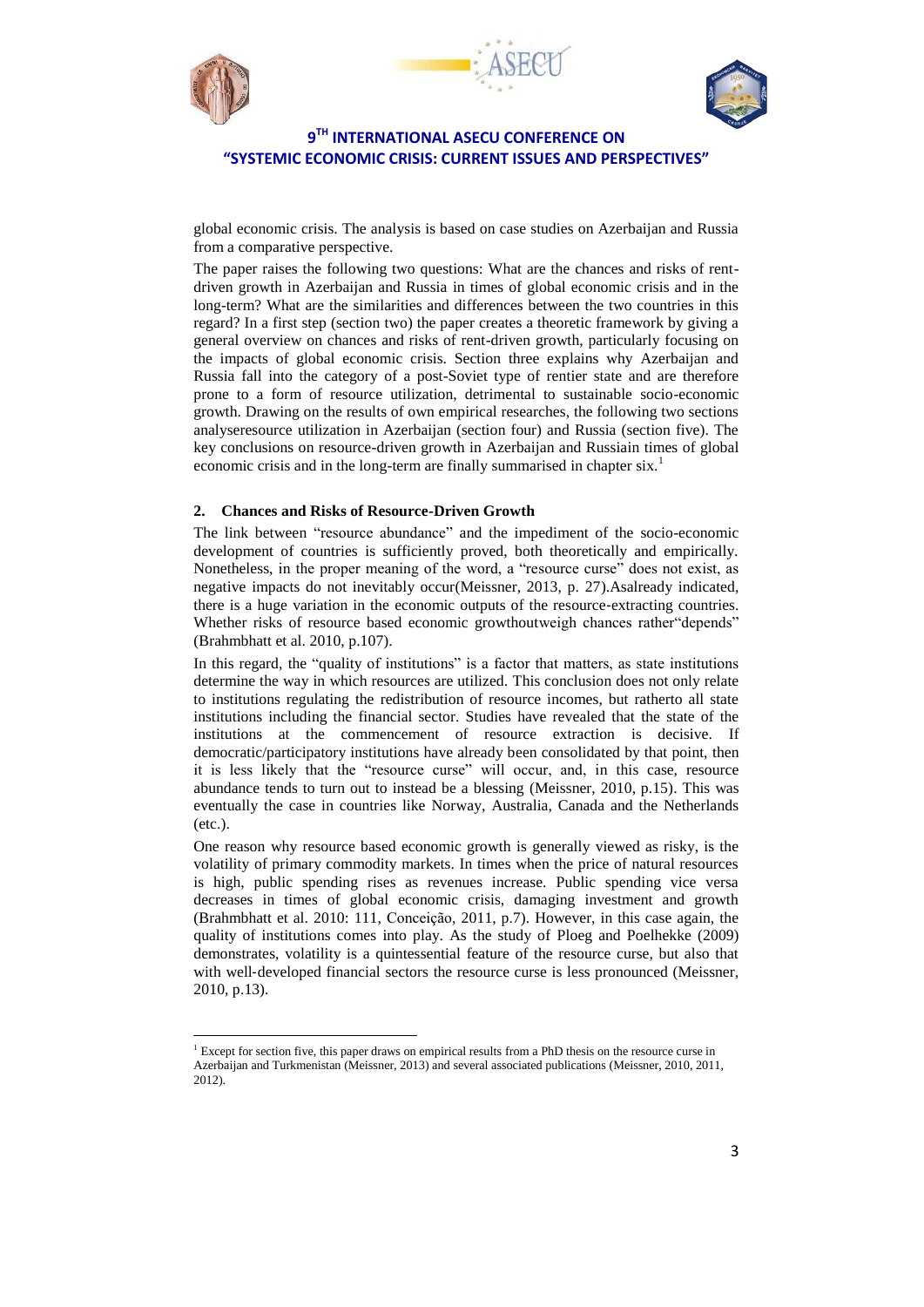





There are several policies that can be undertaken to cushion the effects of boom and boost cycles. They comprise measures such as hedging volatility in sale prices, creating stabilization funds, reserve accumulation by central banks and reducing inflows during booms (cf. Conceição, 2011, pp.7). Moreover, governments have to actively foster diversification. In resource-driven economies, this will not automatically take place. The research on linkages indicates that a growth in commodity exports has little effect on the performance of the non‐export sector, since forward and backward linkages between the resource and non-resource sectors are poor or even missing (cf. Meissner, 2010, pp.9).

The current global economic crisis is an example of all this. At the beginning of the global downturn, commodity prices fell dramatically. Oil prices decreased from \$137 per barrel in July 2008 to \$35 barrel by the end of the year. However, price returned to 2007 levels by mid-2009 (Revenue Watch, 2013, p.1). Resource exporting countries that had successfully implemented aforementioned policies prior to the global economic crisis, coped with the negative impacts quite successfully. This was the case in most resource rich countries in North Africa and the Middle East. However, resource rich countriesthat had failed to do sowere seriously affected by the global downturn. Some of these countries suffered even more than the highly developed market economies of the western world, as well as the resource poor emerging markets and developing economies (cf. Revenue Watch, 2013).As ananalysis by Revenue Watch (2013, p.2) highlights, these countries were particularly vulnerable due to lagging structural reforms and the government failure to foster diversification.

The lessons from the current global economic crisis show that the performance of governments decides whether chances of resource-driven growth outweigh risks. This leads to the question, whymany governments do not undertake adequate policies. In this regard, theories of the rentier state offer an explanatory model. The core argument can be summarized as follows(Beck, 2007, p.46, Meissner, 2010, pp.10, 2013, pp.34).

In a rentier economy, the state holds a crucial position. The primary sector is dominant and marked by monopolies and cartels. For this reason, rents accrue to the state either directly from the state companies, or indirectly through taxes, duties and concessions. Since socio-economic linkages are missing, the government is in charge of the redistribution of resource incomes. As their future income (in the form of on-going rents) does not depend on wise reinvestment, political leaders can dispose freely of rents. This opens the door for wrong policy decisions and mismanagement. The resource rents finally flow back into the national economy through non-profitable prestige projects, short-sighted public expenditure and public employment policies. Moreover, the ruling elite can spend the rents for their own privileges, for reinforcing their own position of power and access to the rents. In this context, a special form of corruption occurs. It is described as "rent-seeking" as it refers to the private appropriation and consumption of resource profits ("resource rents") by the ruling elite.

However, as Beck (2007, pp.46) points out, the level of the inflowing rents to a high degree determines whether, and to what extent, the effects, as predicted by the rentier state approach, occur. Therefore, the author distinguishes between highgrade‐, medium grade‐, and low grade‐rentier states (share of rents in state budget 40‐50%, versus 30‐40%, versus 20‐30% (Meissner, 2010, pp.12).

The model of the rentier state is an example on how factors such as a certain degree of resource abundance, the characteristics of the national economy, the quality of state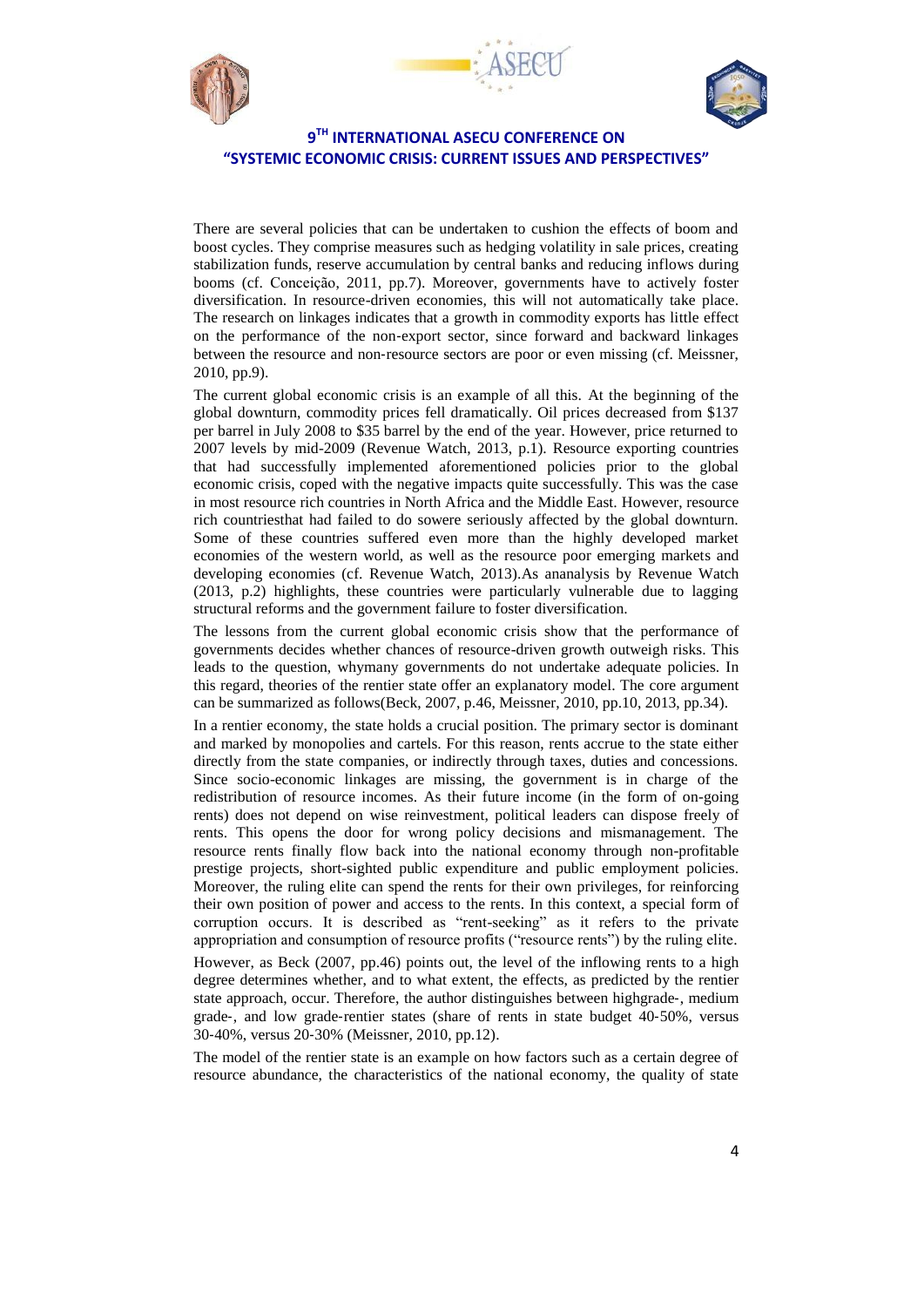





institutions as well as leader interests and behaviour interfere with each other, finally leading to a form of resource utilization, detrimental to sustainable socio-economic growth. In conclusion, there is a wide range of factors determining whether chances of resource-driven growth outweigh risks. These factors are interlinked and interacting. Moreover, they are part of a country-specific context. In this regard, there is evidence that the strength of society is another factor witha substantial impact on how political leaders deal with resource revenues (Meissner, 2010, p.15, 2013, pp.178, 286).

#### **3. Post-Soviet Rentier States**

As the case of post-Soviet rentier states (such as Russia, Azerbaijan, Kazakhstan, and Turkmenistan) highlights, such factors also have historical roots. These states share similarities and structural parallels not only due to their resource endowment, but also due to their Soviet legacy. With reference to the studies of Franke et al. (2009, pp.110) and Meissner (2010, pp.31, 2013, pp.64), there are five features that determine the post-Soviet rentier state. As a result of these factors, resource rich states in the post-Soviet regionare prone to a form of resource utilization, detrimental to sustainable socio-economic growth.

(1) Resource dependency of the national economies: Although the economic structure inherited from Soviet times varies from country to country, the resource rich successor states to the Soviet Union all share a common structural legacy. The economies of the republics were tailored to Soviet needs rather than to the requirements of the global market. As a result, the demise of the Soviet Union created a grave crisis for the manufacturing sectors, leaving natural resources as one of their very few profitable commodities. This problem is particularly evident in peripheral republics, as they depended on resource extraction already in Soviet times. They were confined to the production of natural resources in exchange for manufactured products from the more highly developed republics in the western reaches of the Soviet Union (Esanov et al. 2004, p.11).

(2) Deficient state institutions: The successor states to the Soviet Union inherited a centralized and hierarchical state structure, with a bloated bureaucratic apparatus. Conversely, supervisory bodies have always been weak. Rules, institutions and procedures are traditionally inefficient and intransparent. As a consequenceof this legacy, political elites can dispose of the rents rather freely. They can spend them for their own privileges and for reinforcing their own position of power.

(3) Elite power in the state and the economy: Through the centralized and hierarchical state structure of the Soviet Union, the old elites held a decisive power base, which they could use in the years that followed the demise of the Soviet Union, to preserve the inherited state structure as far as possible. At the time of national independence, the old cadres still occupied decisive positions in the state and society, including the national economy. Through the state-directed privatisation process, the old elite could also maintain and even expand their control over the national oil sector.

(4) Rent-seeking and non-democratic elites: The Soviet system had produced a sociopolitical class, striving after the retention of power and related privileges after the breakup of the Soviet Union. Pre-Soviet legacy and the peculiarities of the Soviet system of government favoured the emergence of clientelistic networks. These networks still live on today. They are the basis for the distribution of resource incomes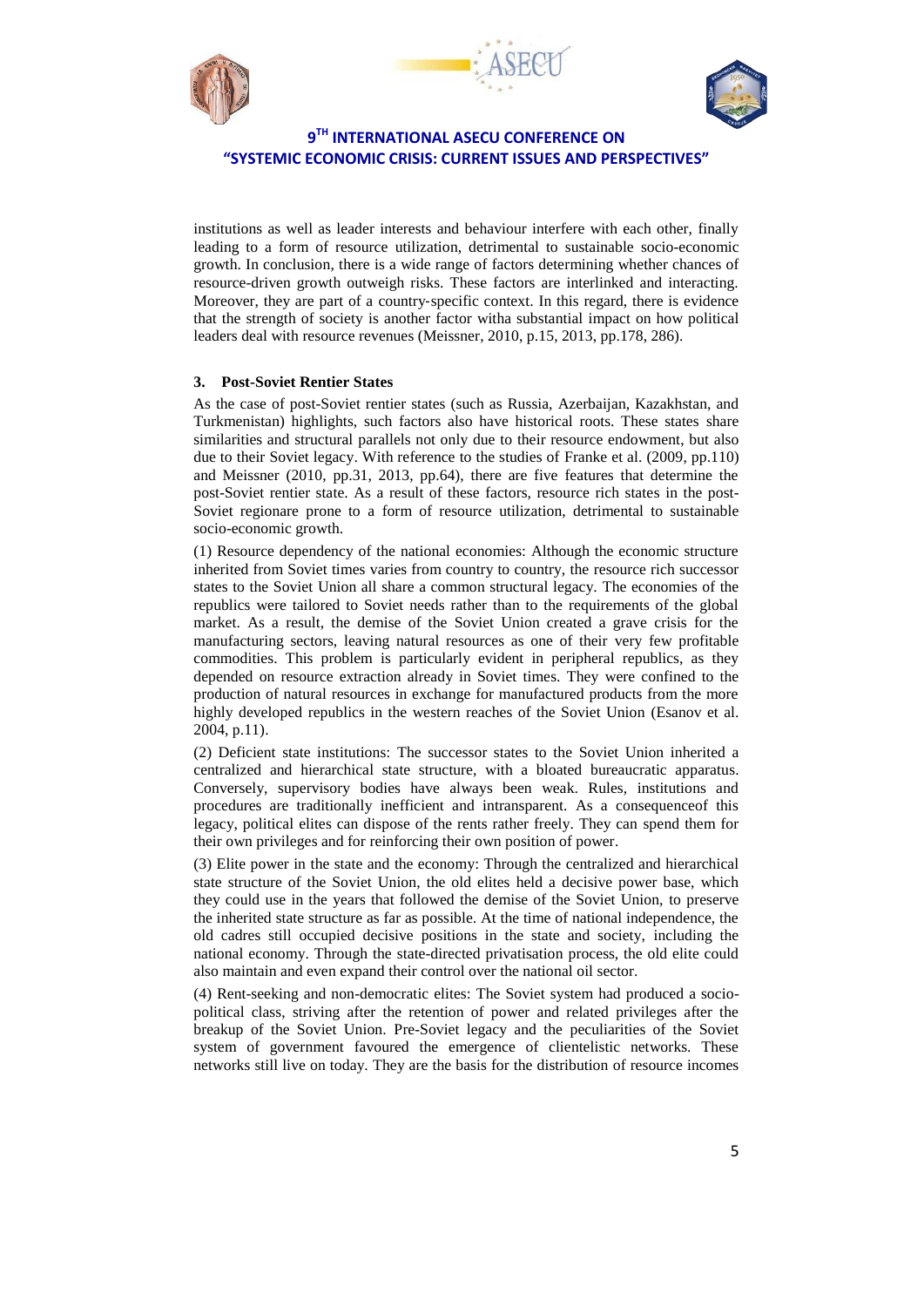





and for rent-seeking, leading to mismanagement. While the ruling elite are becoming ever richer, the rest of the society remains in poverty.

(5) Weak and passive societies: Post-Soviet societies tend to be weak, not effectively challenging political elites. This holds in particularly true for rural regions, with their traditional population. Due to decades of oppression in Soviet times, oppositional groups are traditionallyweak and inexperienced. Furthermore, they often lack sustainable support among the population. The passivity of post‐Soviet societies can be traced back to both pre‐Soviet and Soviet determinants. As a matter of pre-Soviet patriarchal traditions and practises, it is still widely accepted in such societies that one should not criticise, let alone challenge, the authorities. However, during the 70 years of Soviet rule, obedience, rooted in cultural traditions, was conserved, if not even reinforced, by totalitarianism, resultant in a fear of voicing public criticism. This is particularly true for the older generation, as a consequence of them having witnessed Stalinist terror. Besides, there is a further aspect worthy of consideration; in exchange for socialist social welfare benefits, the Soviet leadership demanded from the population their non‐interference in politics.

#### **4. Resource Utilization in Azerbaijan**

Azerbaijan is heavily dependent on its oil sector. In 2008, the oil sector accounted for 52.5% of GNP. In 2009, the export share of the hydrocarbon sector amounted to 96.8 %. In the same year, Azerbaijan had a state budget of 13 billion USD. More than 64 % of it was derived from oil incomes (Meissner, 2013, p.98).For this reason, the country can be classified as high-grade rentier state.

Accordingly, the state holds a crucial position in the production and redistribution of oil and gas revenues. The"State Oil Company of the Republic of Azerbaijan (SOCAR)" is the most important player in the national oil sector. In addition, there are a number of western companies involved in resource production through "Production Sharing Agreements (PSA)" (Meissner, 2013, p.95).

The revenue management is conducted by the "State Oil Fund of the Republic of Azerbaijan (SOFAR)"and by the state budget. The oil profits from the PSA directly accrue to the oil fund, while corporate taxes flow into the state budget. Oil and gas fields that are extracted by SOCAR alone, generate corporate taxes which accrue to the state budget (Luecke and Trofimenko,2008, p.136, Meissner, 2013, p.133).

The SOFAR (since 1999) is the main body governing resource incomes. Its aim is to accumulate assets for the post-oil boom time. Moreover, it carries out public-sector investment. The fund also includes an economic and financial stabilisation function, in the course of which funds are redirected to the state budget. In the third quarter of 2012, the fund's asset amounted to 33.2 billion USD (Meissner, 2013, p.134). In practise, however, the state budget is the primary source for government spending. The reason is that the SOFAR redirects significantly more money to the state budget, than it spends on public investment projects. In 2009, Azerbaijan had a USD 13 billion state budget. The government allocated 40 % of it to the construction sector in order to develop the public infrastructure (motorways, bridges, school buildings etc.) (Meissner, 2013, p.135).

At first glance, Azerbaijan benefits from its oil boom to a large extent. Driven by resource incomes, the country's gross national income grew by 34.5 % in 2006 and by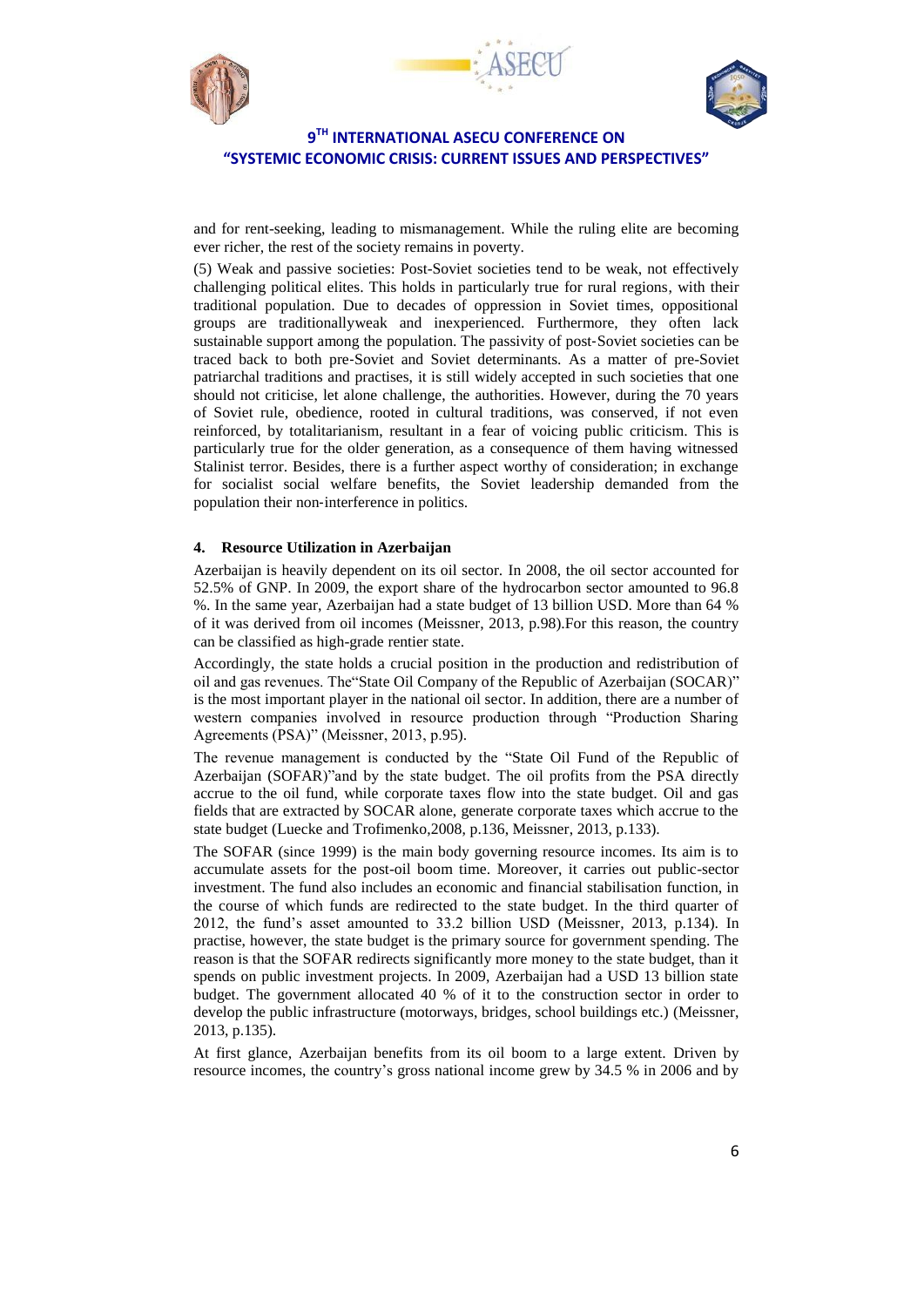





25.1 % in 2007 (World Bank, 2010). Although Azerbaijan suffered from the global economic crisisas well(cf. Mikayilov, 2009, p.104), the economy kept growing by 9.3 % in 2009and 5.0 % in 2010 (World Bank, 2012). As Hübner and Jainzik (2009, p.12) substantiate, the global economic crisis reached Azerbaijan with time lag and to a much lesser extent than the resource poor peers in the region. The reasons are twofold. Firstly, the Azerbaijani financial sector is small and relatively isolated from the global financial system. Secondly, oil revenues lead to a financial cushion. In this regard, the country also benefited from the fact that the oil and gas production was not yet at its peak which outweighed the oil price downturn (Hübner and Jainzik,2009, p.12).

In order to cushion the effects of the global economic crisis, the government increased the SOFAR transfers into the state budget by 29.3 % in 2009 compared to 2008 (Mikayilov, 2009, p.104). Subsequently, the fund's assets increased only slightly. This provoked criticism among local financial experts in regards to the violation of the fund's saving functions. However, as the country director of an international financial institution mentioned to one of the authors (Meissner, 2013, p.152), it is difficult to assess this policy action, since there is no ideal solution to overcome the crisis' impacts.

However, the question remains whether the country will take benefit from its resource abundance in the long term. Programmatically, the government is committed to diversify the economy and initiate sustainable growth. In order to meet the challenges of the post-oil boom time, the government seeks to develop the information technology and the tourism sector as well as to reform and strengthen the agricultural sector (Meissner, 2013, p.104). As the country representative of an international financial institution in Azerbaijan further pointed out (Meissner, 2013, p.152), this state programme and the oil fund are "significant steps in the right direction." Notwithstanding, he remains critical about the future outcomes, as resource revenues are spend inefficiently. Moreover, as pointed out by Revenue Watch (2013, p.2) the country is already lagging behind in implementation.

Azerbaijan's negative outlook has to do with the structural peculiarities characteristic for post-Soviet rentier states. The ruling elite have all economic power, controlling the redistribution of resources. As a result thereof, they spend the rents for strengthening their own business network and for reinforcing their own position of power and access to the rents. This is independent of the fact that the ruling elite simultaneously tries promote the countryas a reliable supplier on the world market in order to attract more investment and maximise profits(Meissner, 2011, p.8, 2012, pp.137, 2013, pp.138).

The post-Soviet rentier system of Azerbaijan lacks a basic system of check and balances imposing limits on the ruling elite. While the SOFAR is an example of transparency, good practice and efficiency, the state budget is extremely intransparent. As a result of this, the ruling elite can pursue their rent-seeking interests unrestrictedly through public investments. In Azerbaijan, rent-seeking is centred in the bloating construction sector. To siphon off public finances, members of the ruling elite regularly accept tenders from construction companies that are more or less directly associated with them (Meissner, 2011, p.8, 2012, pp.13, 2013, pp.135).

To sum up, Azerbaijan managed to cushion the impacts of global crisis quite well thanks to its resource incomes. In the long-term, however, the country will most probably lag far behind its economic potential due to delayed structural reforms, mismanagement and rent-seeking by the ruling elite.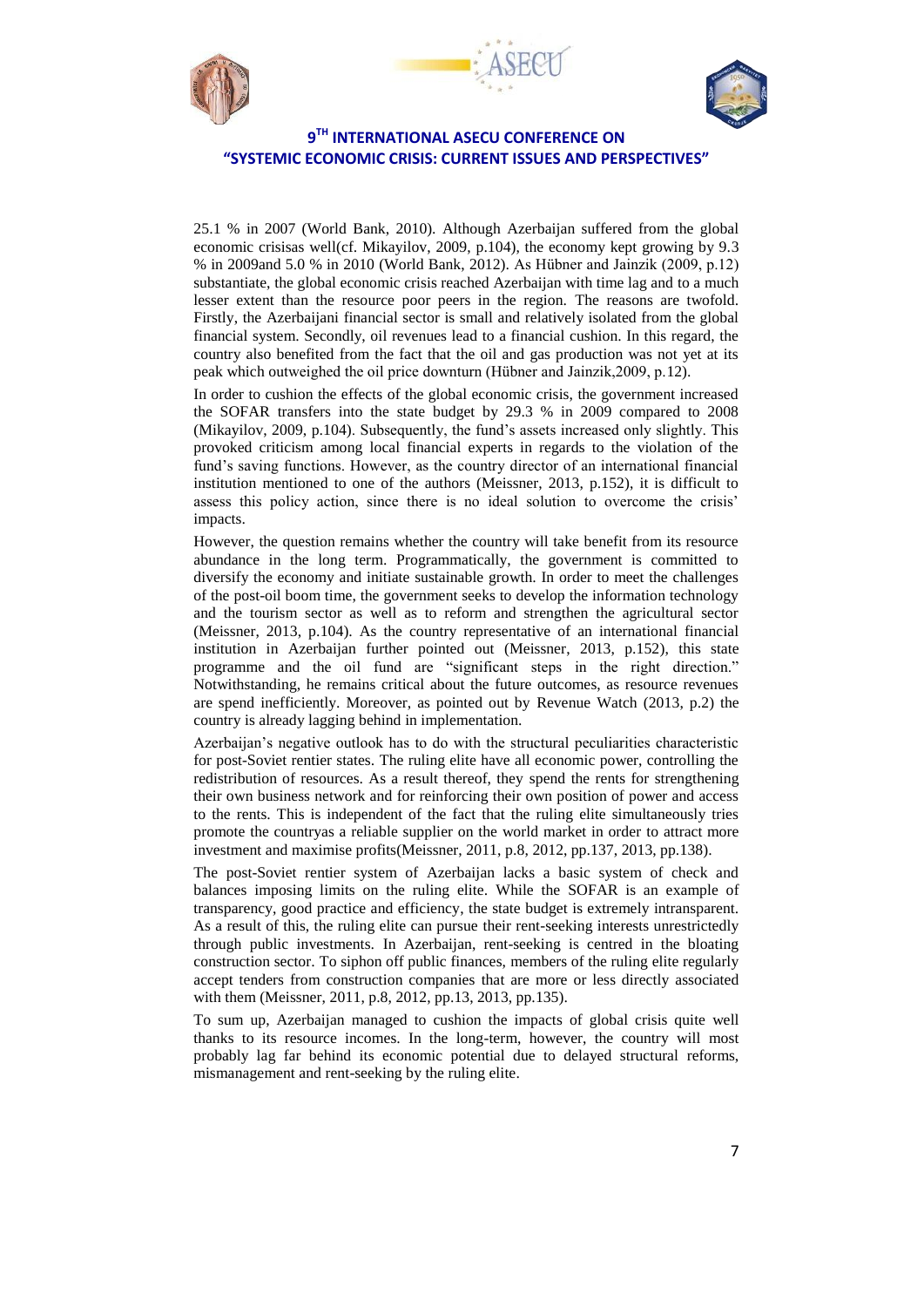





#### **5. Resource Utilization in Russia**

Russia is heavily dependent on its energy sector. Over the last decade, the share of energy in total exports has been rising from roughly 50 % to 67% (Aleksashenko, 2012, pp.40). The importance of the energy sector for the state budget can hardly be overestimated, as taxes paid by the entire sector cover nearly half the overall revenues which the Kremlin has at its disposal (Aleksashenko 2012: 40). Russia is a high-grade rentier state.

The Russian gas industry is dominated by monopoly and rather closed to foreign investments. A few players dominate the Russian oil industry. They are mainly stateowned or have private Russian ownership. Their market share is more than 90 % (Lazko and Nesterenko, 2012, p.12). Besides, there are some foreign companies which have acquired smaller shares in major fields through PSA. However, foreign oil companies have to cope with high political risks (Rutland, 2008, p.9, Heinrich and Pleines, 2012, p.4).

On 1st January 2004, the Russian government installed a "Stabilization Fund" which aimed to compensate future budget problems, should energy prices fall below a certain level. Four years later, the fund was reformed and a "Reserve Fund" and a "National Wealth Fund" were created. Both funds are predominantly managed by the Russian Ministry of Finance (Heinrich and Pleines, 2012, p.5).The revenues from the production and export of oil, natural gas and oil products flow into the Reserve Fund. Its aim is tocover federal budget expenses and to maintain federal budget balance in case oil and gas budget revenues decline (Ministry of Finance, 2010b). The National Wealth Fund takes revenues once the Reserve Fund reaches 10 % of GDP. Its assets can only be spent to cover the expenditures of voluntary pension savings of Russian citizens and to finance and balance the budget of the "Pension Fund" of the Russian Federation (Ministry of Finance, 2010a).

The recent economic and financial crisisaffected the Russian economyseverely. Revenues from energy exports declinedand investors withdrew capital from the Russian market (Sutela 2010). However, the Russian government could cushionthe downturn and its social impacts by using its resource funds. This policy was eased by the fact that these funds have never been set up for a long term purpose (Aleksashenko, 2012, p.45).

The oil and gas industry is the main driver of economic growth in Russia. However, it remains unclear, to what extent the country will take benefit from its natural resource wealthin the long term. Some sectors of the Russian economy are not internationally competitive, as they are sheltered from international competition. They have access to energy at artificially low prices and inefficient production structures are still widespread (Beck et al., 2012, pp.21, 23). In 2003, Russian authorities decided to stop structural reforms. Ever since, the government channels a significant share of revenues into four big "national projects". They aim at enhancing the quality of education, maintaining affordable housing, offering up-to-date healthcare and guaranteeing demographic sustainability. Theseprojectsareregularly criticized as being inefficient and designed to increase public support for the ruling elite (Wyciszkiewicz, 2008, p.42). In the field of healthcare, procurement of hi-tech equipment is often ill-advised and the quality of medical services remains at a low level. In the field of public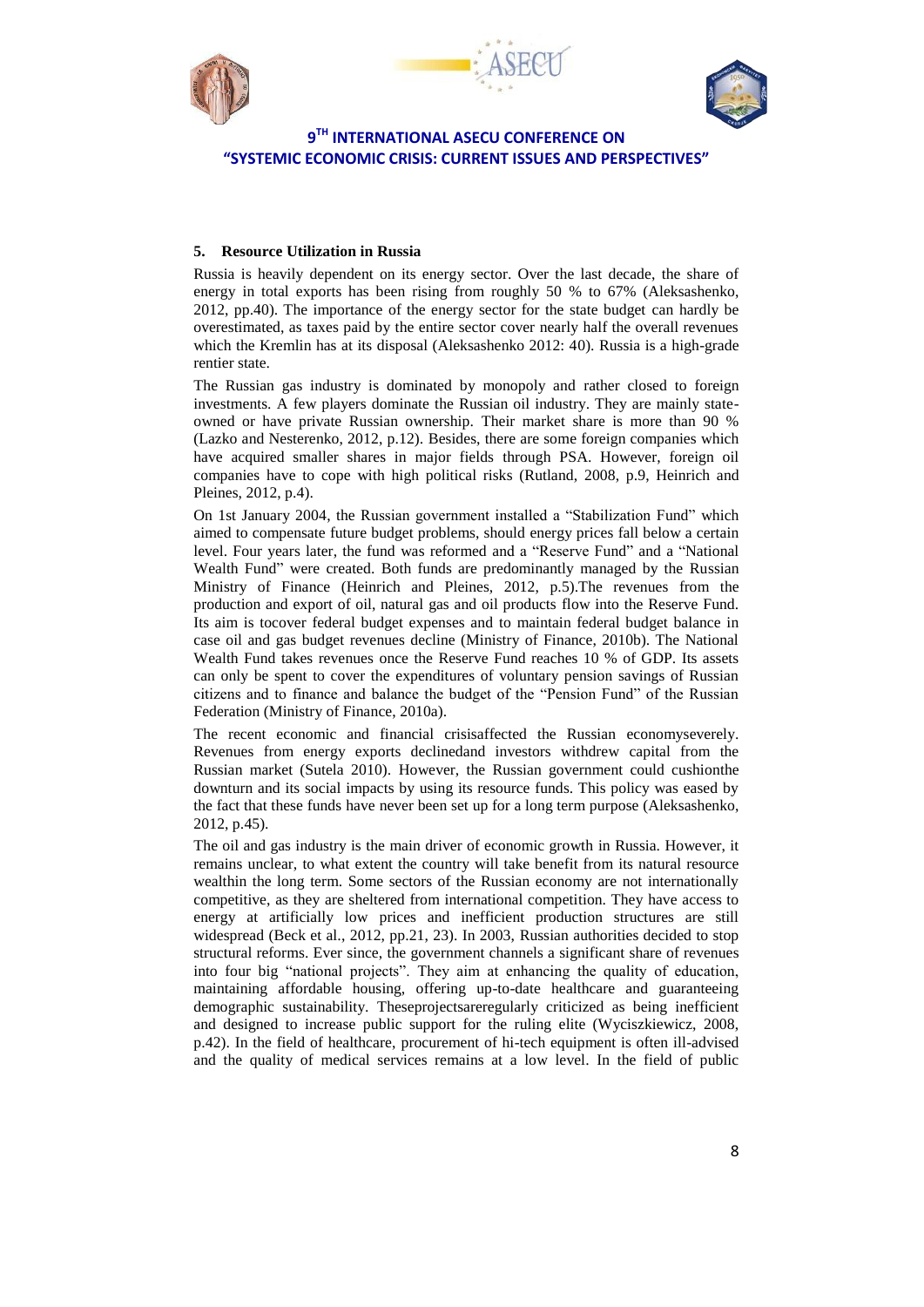





housing, costs are skyrocketing, as the construction of new homes does not meet demand. In the education system, corruption is rampant while education remains low in quality (Reuters, 2008).

According to the Revenue Watch Index 2010, Russia belongs to the top three countries worldwide in terms of comprehensive revenue transparency. The government regularly publishes information on the aggregate amounts collected by the funds (Revenue Watch, 2010). Despite of this, the country suffers from rent-seeking due to institutional deficiencies (Beck et al., 2012, p.23) and corrupt elites, which is characteristic for post-Soviet states.

The main profit-holder is the group of interests gathered around president Putin (Åslund, 2009, p.4). They have been controlling the energy sector since the beginning of Putin's tenure. These networks are often described as "clans" going back to Soviet times, primarily consisting of retired KGB and FSB officials. The second major beneficiary has been the Russian bureaucracy and military (Rutland, 2008, p.1).As a result, the development of the energy sector depends on the political and financial interests of the ruling elite (Yenikeyeff, 2012). It is only consequent that no independent body is able to scrutinize the energy sector efficiently (Krutikhin, 2011; cf. Heinrich and Pleines 2012, p.6). Under Putin, no serious efforts have been made to remove corrupt elites, except for selective cases when an individual oligarch felt into disfavour with the head of state (Rutland, 2008, p. 1).

To sum up, in the short-term, the Russian government could cushion the global downturn and its social impacts by using its resource funds. In the long-term, however, Russia will most probably lag far behind its economic potentialas a result of lacking structural reforms, mismanagement and rent-seeking by the ruling elite.

#### **6. Conclusion**

As indicated by economic models and rentier state theories, states rich in natural resources are often worse off than their resource poor counterparts. This was also visible in the current global economic crisis, when commodity prices dropped dramatically. However, resource exporting countries that had successfully reduced the vulnerability of their national economies prior to the global economic crisis, coped with the crisis' impacts quite successfully.

The two high-grade rentier states Azerbaijan and Russia came away quite lightly. This was first and foremost due to the fact that their governments had set-up national funds, in which oil and gas revenues are directed. They could be used to cushion the global downturn and its social impacts in the short-term.

In the long term, however, both countries will most probably lack far behind their economic potential. While structural reforms are lacking in Russia, Azerbaijan is lagging behind in implementation. Moreover, both Azerbaijan and Russia suffer from mismanagement and rent-seeking by the ruling elites.

It is not surprising that the two countries share many similarities in their negative outlook. The reason is Soviet legacy. As successor states to the Soviet Union, Russia and Azerbaijan have inherited deficient state institutions, resource dependent national economies as well as powerful elites, controlling the state and the economy. Going back to Soviet times, the ruling elites are, moreover, rent-seeking and non-democratic.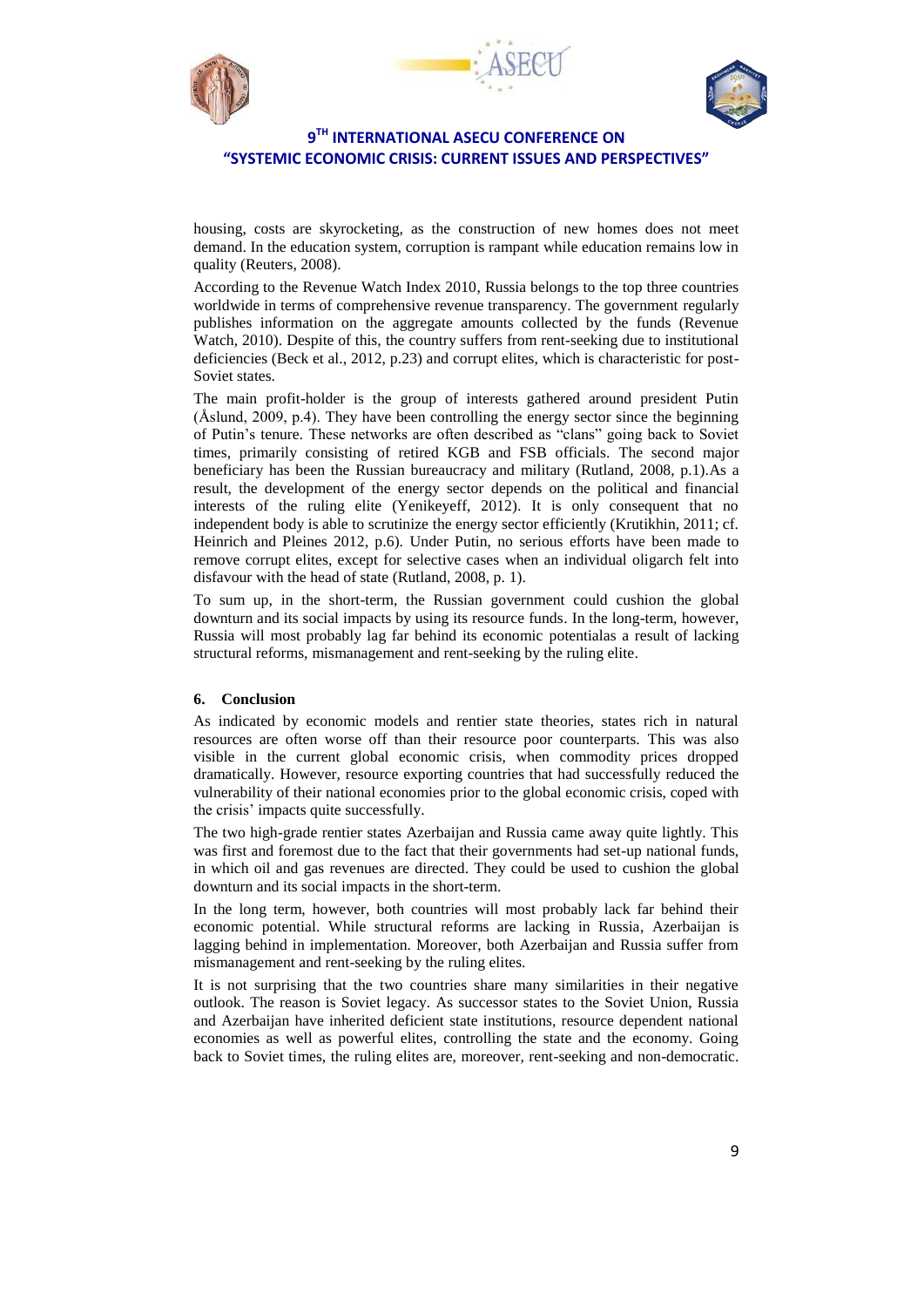





At the same time, societies are weak and passive. All these are factors finally leadingto a form of resource utilization, detrimental to long-term socioeconomic growth.

### **REFERENCES**

Aleksashenko, S. (2012), *Russia's economic agenda to 2020*, in: International Affairs, Vol. 88 (No. 1), 31–48.,

Åslund, A. (2009), *The Russian Economy: More than Just Energy*?, published by European Parliament [\(www.europarl.europa.eu\).](http://www.europarl.europa.eu)/),

Beck, M. (2007), *Der Rentierstaats-Ansatz und das Problem abweichender Fälle*, in: Zeitschrift für Internationale Beziehungen, Vol. 14 (No. 1), 43-70.,

Beck, R. et al. (2007), Long Term Growth Prospects for the Russian Economy, published by European Central Bank (www.ecb.int/pub/pdf/scpops/ecbocp58.pdf).;

Brahmbhatt, M. et al. (2010), *Natural Resources and Development Strategy after the Crisis*, published by World Bank (siteresources.worldbank.org).,

Conceição, P. (2011), *Managing Natural Resources for Human Development in Low-Income Countries*, published by United Nations Development Programme (hdr.undp.org/en/reports).,

Esanov, A. et al. (2004), *Nature's Blessing or Nature's Curse: The Political Economy of Transition in Resource-Based Economies*, published by European Bank for Reconstruction and Development [\(www.willembuiter.com/curse.pdf\).](http://www.willembuiter.com/curse.pdf)),

Franke, A. et al. (2009), *Kazakhstan and Azerbaijan as Post-Soviet Rentier States: Resource Incomes and Autocracy as a "Double Curse" in Post-Soviet Regimes*, in: Europe Asia Studies, Vol. 61 (No. 1), 109-140.,

Heinrich, A. and Pleines, H. (2012), *The Political Challenges of an Oil Boom: the Resource Curse and Political Stability in Russia*, in: Russian Analytical Digest, No 113, 2-7.,

Hölzer, T. (2010), *Aserbaidschan. Wirtschaft und Entwicklung*, publishedby Deutsche Gesellschaft für Internationale Zusammenarbeit (GIZ) GmbH [\(http://liportal.inwent.org/aserbaidschan/wirtschaft-entwicklung.html\).](http://liportal.inwent.org/aserbaidschan/wirtschaft-entwicklung.html)),

Hübner, G. and Jainzik, M. (2009), *Splendid Isolation? Azerbaijan's Economy Between Crisis Resistance and Debased Performance*, published by Caucasus Analytical Digest (No 6.) [\(http://www.isn.ethz.ch/isn/Digital-Library/Publications/Detail/?id=94386\).](http://www.isn.ethz.ch/isn/Digital-Library/Publications/Detail/?id=94386)),

Innis, H. A. (1956), **Essays in Canadian Economic History**, University of Toronto Press, Toronto.,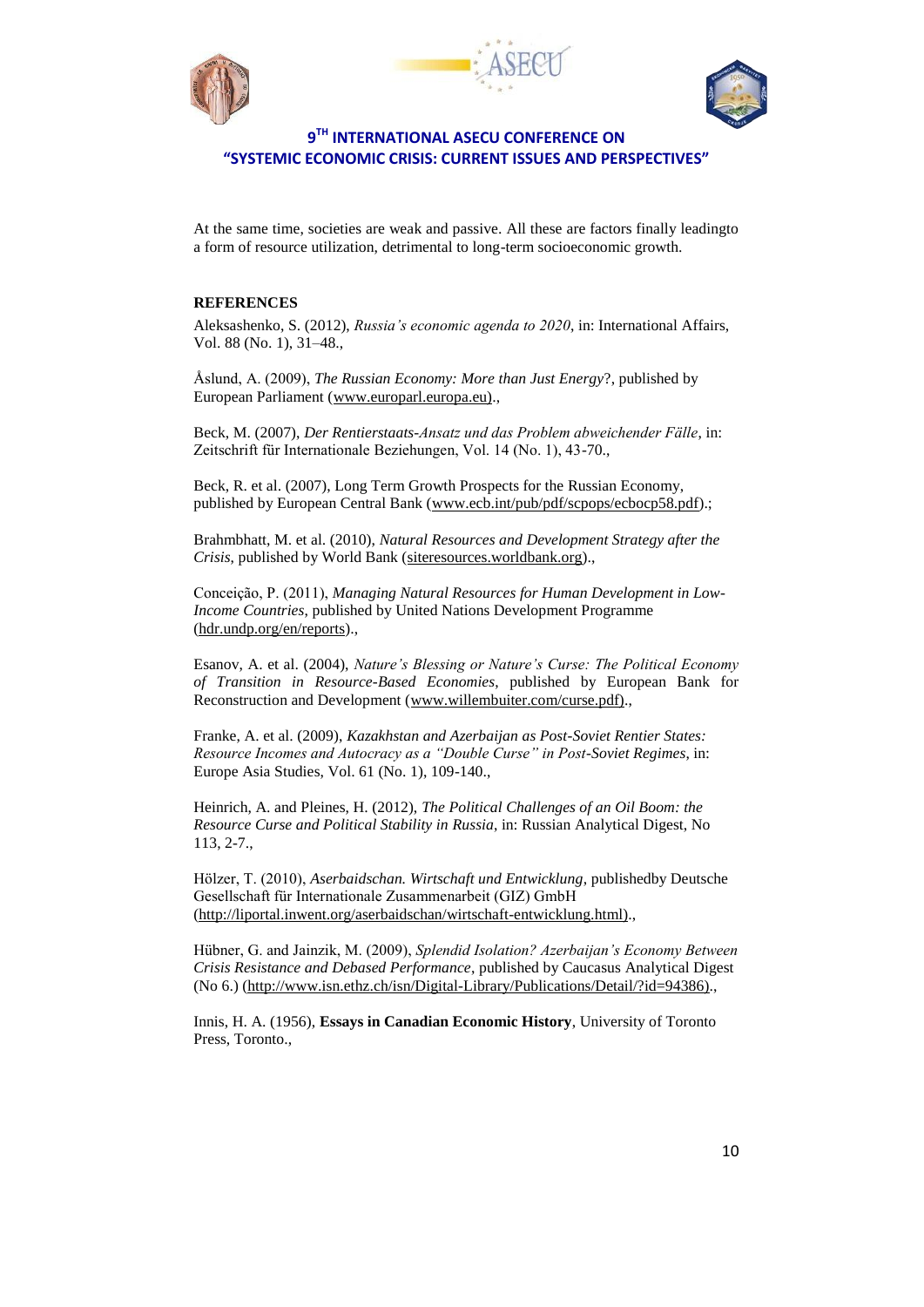





Karl, T. L. (1997), **The Paradox of Plenty: Oil Booms and Petro-States**, University of California Press, Berkeley.,

Krutikhin, M. (2011), *Russian elections and the energy sector – no changes ahead*, published by Institute for Security Studies [\(http://www.iss.europa.eu/publications/\).](http://www.iss.europa.eu/publications/)),

Luecke, M. and Trofimenko, N. (2008), *Whither oil money? Redistribution of oil revenue in Azerbaijan*, **in: Najman, B. et al. (ed.) (2008), The economics and politics of oil in the Caspian Basin. The redistribution of oil revenues in Azerbaijan and Central Asia,** Routledge, London, 132-156.,

Meissner, H. (2010), *The Resource Curse and Rentier States in the Caspian Region: A Need for Context Analysis*, published by GIGA Working Paper Series (No. 133), [\(http://www.giga](http://www.giga-hamburg.de/dl/download.php?d=/content/publikationen/pdf/wp133_meissner.pdf))[hamburg.de/dl/download.php?d=/content/publikationen/pdf/wp133\\_meissner.pdf\).,](http://www.giga-hamburg.de/dl/download.php?d=/content/publikationen/pdf/wp133_meissner.pdf))

Meissner, H. (2011), *Informal Politics in Azerbaijan: Corruption and Rent-Seeking Patterns*, published by Caucasus Analytical Digest (No. 24), [\(http://www.isn.ethz.ch/isn/Digital-Library/Publications/Detail/?id=94386\).](http://www.isn.ethz.ch/isn/Digital-Library/Publications/Detail/?id=94386)),

Meissner, H. (2012), *The Role of the Oil Elite in Policy-Making in Azerbaijan*, in: Heinrich, A. and Pleines, H. (eds.) (2012), Challenges of the Caspian Resource Boom: Domestic Elites and Policy-making, Palgrave Macmillan, Basingstoke,131-142., Meissner, H. (2013), **Der "Ressourcenfluch" in Aserbaidschan und Turkmenistan und die Perspektiven von Effizienz- und Transparenzinitiativen**, in: Tetzlaff, R. andJakobeit, C. (eds.) (2013), Demokratie und Entwicklung Vol. 66, LIT Verlag: Berlin.,

Mikayilov, E. (2009), *The Global Economic Crisis and Azerbaijan,* in: Turkish Policy Quarterly, Vol. 8 (No. 2), 102-111.,

Ministry of Finance (2013a), *Mission National Wealth Fund*, published by the Ministry of Finance [\(http://www1.minfin.ru/en/nationalwealthfund/mission/\).](http://www1.minfin.ru/en/nationalwealthfund/mission/)),

Ministry of Finance (2013b), *Mission Reserve Fund*, published by the Ministry of Finance [\(http://www1.minfin.ru/en/reservefund/mission/\).](http://www1.minfin.ru/en/reservefund/mission/)),

Ploeg, F. and Venables, A. (2009), *Harnessing windfall revenues: optimal policies for resource-rich developing economies*, published by ifoInstute [\(www.ifo.de/pls/guestci\).,](http://www.ifo.de/pls/guestci))

Reuters (2008), *Factbox: Key facts on Russia's showcase national projects*, published by Reuters [\(http://www.reuters.com/article/2008/02/27/us-russia-election-medvedev](http://www.reuters.com/article/2008/02/27/us-russia-election-medvedev-projects-idUSL2662490020080227))[projects-idUSL2662490020080227\).](http://www.reuters.com/article/2008/02/27/us-russia-election-medvedev-projects-idUSL2662490020080227)),

Revenue Watch Institute (2010), *Country Ranking 2010*, published by the Revenue Watch Institute [\(http://www.revenuewatch.org/rwindex2010/rwindex.html\)](http://www.revenuewatch.org/rwindex2010/rwindex.html),